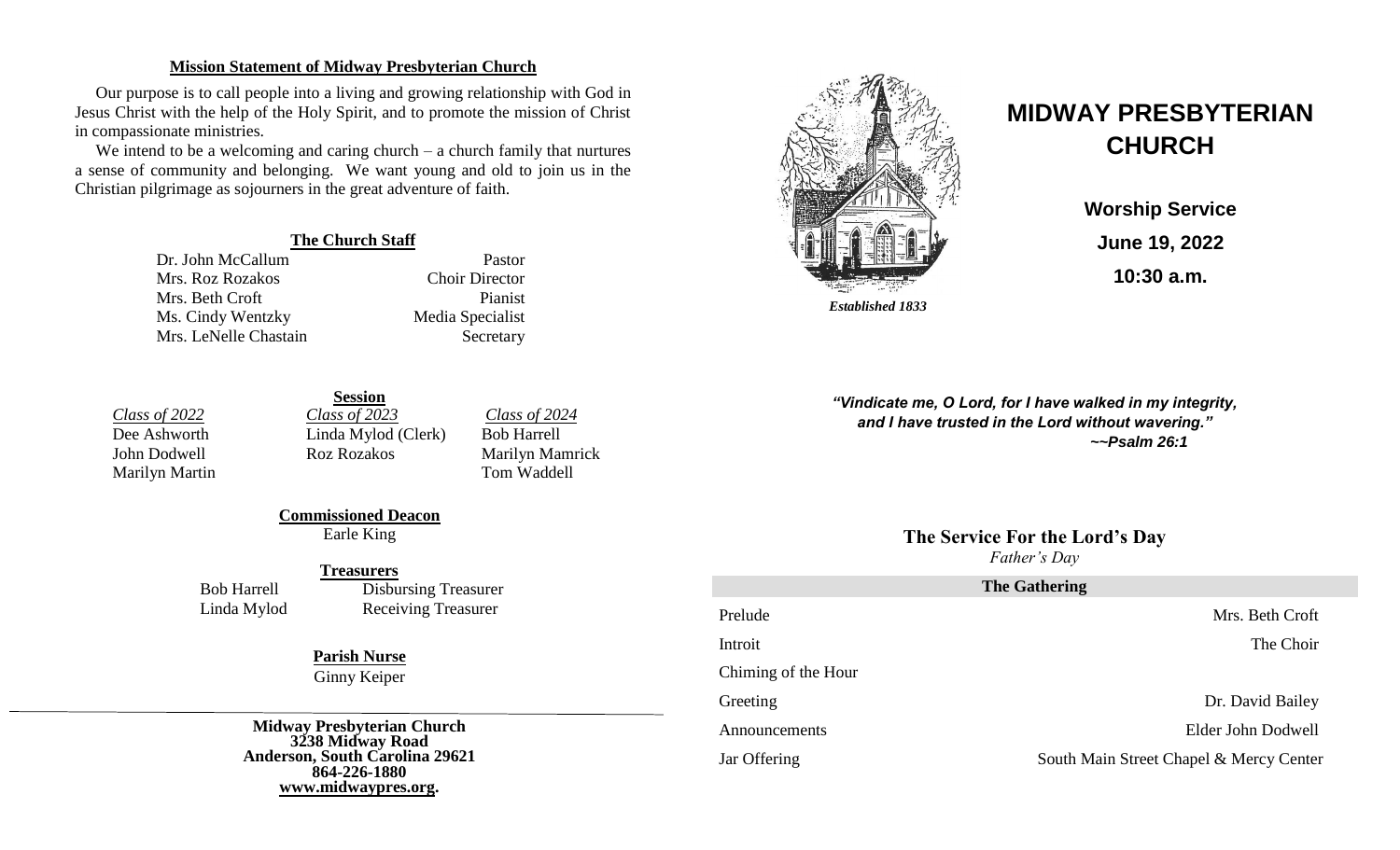| Responsive Call to Worship |  |  |
|----------------------------|--|--|
|----------------------------|--|--|

- Leader: Make a joyful noise to the Lord, all the lands! Serve the Lord with gladness!
- **People: Come into his presence with singing! Know that the Lord is God!**
- Leader: It is God that made us, and we are his: we are his people, and the sheep of his pasture.
- **People: Enter his gates with thanksgiving, and his courts with praise! Give thanks to him, bless his name!**
- Leader: For the Lord is good; his steadfast love endures for ever, and his faithfulness to all generations.

**Unison: Let us worship God in spirit and in truth!**

Opening Prayer

\*Hymn #143 *"This is my Father's World"*

- \*Call to Confession
- \*Unison Prayer of Confession

Merciful God, you pardon all who truly repent and turn to you. We humbly confess our sins and ask your mercy. We have not loved you with a pure heart, nor have we loved our neighbor as ourselves. We have not done justice, loved kindness, or walked humbly with you, our God. Have mercy on us, O God, in your loving-kindness. In your great compassion, cleanse us from our sin. Create in us a clean heart, O God, and renew a right spirit within us. Do not cast us from your presence, or take your Holy Spirit from us. Restore to us the joy of your salvation and sustain us with your Spirit. Now hear us as we confess our own sins to you in silence…Amen.

\*Assurance of Pardon

Pastor: The Peace of God be with you.

**People: And also with you.**

\*Gloria Patri

**The Word**

Prayer for Illumination

| The Epistle Reading                                        | II Timothy $3:10-17$               |                  |  |  |
|------------------------------------------------------------|------------------------------------|------------------|--|--|
| Anthem                                                     | "We'll Soon Be Done with Troubles" | The Choir        |  |  |
| The Old Testament Reading                                  | Psalm 26                           |                  |  |  |
| Leader: The Word of the Lord.<br>People: Thanks be to God. |                                    |                  |  |  |
| <b>Sermon</b>                                              | "Integrity"                        | Dr. David Bailey |  |  |
| <b>Responding to the Word</b>                              |                                    |                  |  |  |
| $*Hymn$ #404                                               | "Faith of Our Fathers"             |                  |  |  |

## \*Affirmation of Faith *The Apostles' Creed*

 *I BELIEVE in God the Father Almighty, Maker of heaven and earth, and in Jesus Christ His only Son our Lord who was conceived by the Holy Ghost, born of the Virgin Mary, suffered under Pontius Pilate, was crucified, dead, and buried; He descended into hell; the third day He rose again from the dead; He ascended into heaven, and sitteth on the right hand of God the Father Almighty; from thence he shall come to judge the quick and the dead.*

 *I BELIEVE in the Holy Ghost; the holy catholic church; the communion of saints; the forgiveness of sins; the resurrection of the body; and the life everlasting. Amen.*

Presentation of Tithes and Offerings

The Offertory Prayer

The Offertory Music

\*The Doxology

The Prayers of the People

# **The Sending**

\*Hymn #809 *"God of Our Fathers"* 

\*Charge and Blessing

\*Choral Benediction #426 *"Blest Be the Tie That Binds"*

*Blest be the tie that binds Our hearts in Christian love; The fellowship of kindred minds Is like to that above.*

\*Postlude *(\*Those who are able may stand.)*